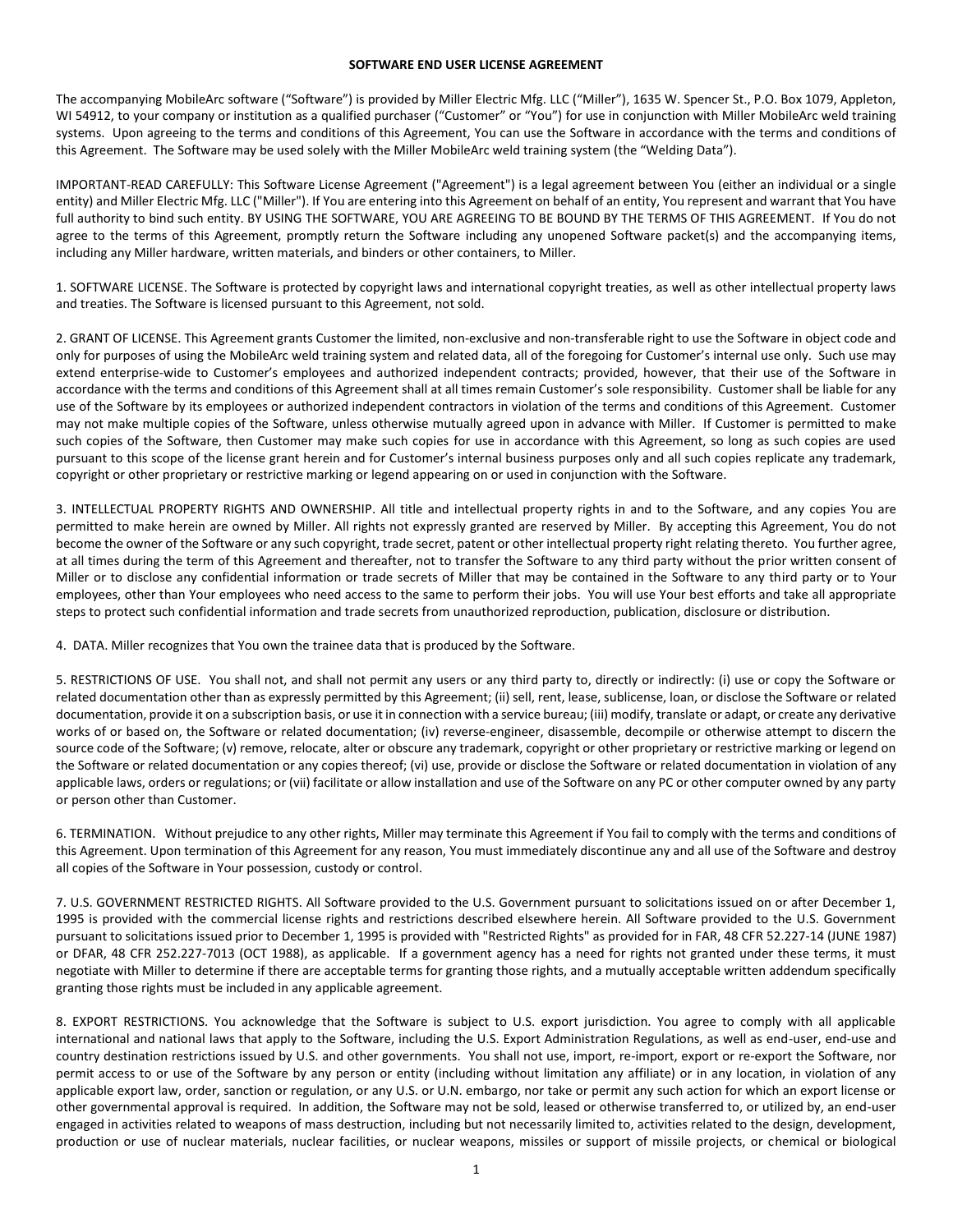weapons. By downloading or using the Software You are certifying that You are not a national of Cuba, Iran, Iraq, Libya, North Korea, Sudan, Syria, or any country to which the United States embargoes goods and that You are not a person on the Table of Denial Orders, the Entity List, or the List of Specially Designated Nationals.

9. COPYRIGHT AND TRADEMARKS. The entire contents of the Software (including all information, text, displays, images, and audio made available through or in connection with the Software) and the design, selection, and arrangement thereof, are proprietary to Miller or its licensors and are protected by United States and international laws regarding copyrights, trademarks, trade secrets and other proprietary rights. Miller's name and logos, MobileArc, and all related names, logos, product and service names, designs and slogans contained in the Software are trademarks of Miller, its affiliates, licensors, suppliers, distributors and/or contractors unless otherwise clearly specified in writing. You may not use such marks without the prior written permission of Miller. All other names, brands and marks are used for identification purposes only and may be the trademarks of their respective owners.

10. DISCLAIMER OF WARRANTIES. TO THE MAXIMUM EXTENT PERMITTED BY APPLICABLE LAW, MILLER PROVIDES TO YOU THE SOFTWARE, AND ANY (IF ANY) SUPPORT SERVICES RELATED TO THE SOFTWARE ("SUPPORT SERVICES") AS IS AND WITH ALL FAULTS; AND MILLER HEREBY DISCLAIMS WITH RESPECT TO THE SOFTWARE AND SUPPORT SERVICES ALL WARRANTIES AND CONDITIONS, WHETHER EXPRESS, IMPLIED OR STATUTORY, INCLUDING, BUT NOT LIMITED TO, ANY (IF ANY) WARRANTIES OR CONDITIONS OF OR RELATED TO: MERCHANTABILITY, FITNESS FOR A PARTICULAR PURPOSE, LACK OF VIRUSES, ACCURACY OR COMPLETENESS OF RESPONSES, RESULTS, WORKMANLIKE EFFORT AND LACK OF NEGLIGENCE. ALSO THERE IS NO WARRANTY, DUTY OR CONDITION OF TITLE, QUIET ENJOYMENT, QUIET POSSESSION, OR CORRESPONDENCE TO DOCUMENTATION PROVIDED OR NONINFRINGEMENT. THE ENTIRE RISK ARISING OUT OF USE OR PERFORMANCE OF THE SOFTWARE AND ANY SUPPORT SERVICES REMAINS WITH YOU.

11. EXCLUSION OF INCIDENTAL, CONSEQUENTIAL AND CERTAIN OTHER DAMAGES. TO THE MAXIMUM EXTENT PERMITTED BY APPLICABLE LAW, IN NO EVENT SHALL MILLER OR ITS SUPPLIERS BE LIABLE FOR ANY SPECIAL, INCIDENTAL, INDIRECT, OR CONSEQUENTIAL DAMAGES WHATSOEVER (INCLUDING, BUT NOT LIMITED TO, DAMAGES FOR LOSS OF PROFITS OR CONFIDENTIAL OR OTHER INFORMATION, FOR BUSINESS INTERRUPTION, FOR PERSONAL INJURY, FOR LOSS OF PRIVACY, FOR FAILURE TO MEET ANY DUTY INCLUDING OF GOOD FAITH OR OF REASONABLE CARE, FOR NEGLIGENCE, AND FOR ANY OTHER PECUNIARY OR OTHER LOSS WHATSOEVER) ARISING OUT OF OR IN ANY WAY RELATED TO THE USE OF OR INABILITY TO USE THE SOFTWARE, THE PROVISION OF OR FAILURE TO PROVIDE SUPPORT SERVICES, OR OTHERWISE UNDER OR IN CONNECTION WITH ANY PROVISION OF THIS AGREEMENT, EVEN IN THE EVENT OF THE FAULT, TORT (INCLUDING NEGLIGENCE), STRICT LIABILITY, BREACH OF CONTRACT OR BREACH OF WARRANTY OF MILLER OR ANY SUPPLIER, AND EVEN IF MILLER OR ANY SUPPLIER HAS BEEN ADVISED OF THE POSSIBILITY OF SUCH DAMAGES.

12. LIMITATION OF LIABILITY AND REMEDIES. MILLER SHALL NOT BE LIABLE FOR ANY DAMAGES OF ANY KIND WHATSOEVER ARISING OUT OF YOUR RELIANCE ON THE SOFTWARE OR YOUR USE OR THE USE BY YOUR EMPLOYEES OR AUTHORIZED INDEPENDENT CONTRACTORS OF ANY WELDING PRODUCT IN CONNECTION WITH OR IN CONJUNCTION WITH THE SOFTWARE. NOTWITHSTANDING ANY DAMAGES THAT YOU MIGHT INCUR FOR ANY REASON WHATSOEVER (INCLUDING, WITHOUT LIMITATION, ALL DAMAGES REFERENCED ABOVE AND ALL DIRECT OR GENERAL DAMAGES), THE ENTIRE LIABILITY OF MILLER AND ANY OF ITS SUPPLIERS UNDER ANY PROVISION OF THIS AGREEMENT AND YOUR EXCLUSIVE REMEDY FOR ALL OF THE FOREGOING SHALL BE LIMITED TO THE GREATER OF THE AMOUNT ACTUALLY PAID BY YOU FOR THE SOFTWARE OR U.S. \$5.00. THE FOREGOING LIMITATIONS, EXCLUSIONS AND DISCLAIMERS SHALL APPLY TO THE MAXIMUM EXTENT PERMITTED BY APPLICABLE LAW, EVEN IF ANY REMEDY FAILS ITS ESSENTIAL PURPOSE.

13. INDEMNIFICATION. You agree to indemnify and hold harmless Miller and its partners, affiliates, directors, officers, subsidiaries, employees, agents, suppliers, distributors, third party information providers, licensors, licensees, distributors, contractors, from and against any and all liabilities, expenses, damages and costs, including reasonable attorneys' fees and other legal expenses, arising from any violation by You of this Agreement or Your use of the Software.

14. GOVERNING LAW. If You acquired this Software in the United States, this Agreement is governed by the laws of the State of Wisconsin. You agree to submit to the exclusive jurisdiction of such courts. If this Software was acquired outside the United States, then local law may apply. To the extent allowed by law, exclusive jurisdiction over any cause of action arising out of this Agreement or Your use of the Software shall be in the state or federal courts located in the State of Wisconsin. You agree to submit to the jurisdiction of such courts.

15. MISCELLANEOUS. Except as expressly set forth above, this Agreement completely and exclusively states the agreement between You and the Miller with respect to the Software, and no other terms that may have been communicated to You orally or in any other manner shall have any force or effect. Any cause of action You may have with respect to the Software must be commenced within one (1) year after the claim or cause of action arises or such claim or cause of action is barred. If any part of this Agreement is unenforceable, the unenforceable part shall be construed to reflect, as nearly as possible, the original intentions of the parties. The other provisions of this Agreement shall remain in full force and effect. Miller's failure to insist upon or enforce strict performance of any provision of this Agreement shall not constitute a waiver of the provision. Neither a course of dealing or conduct between You and Miller nor any trade practices shall be deemed to modify this Agreement.

16. OPEN SOURCE LICENSE NOTICES. The Software may contain software from the open source community that must be licensed under the specific license terms applicable to such software, as provided for in the applicable Schedule below. Where such specific license terms entitle You to the source code of such open source software, such source code is available by submitting Your request at https://www.millerwelds.com/service/contactus.html; the Comments in the form should include Source Code Request and the details of Your request. You will then receive an e-mail with a link for You to download the source code.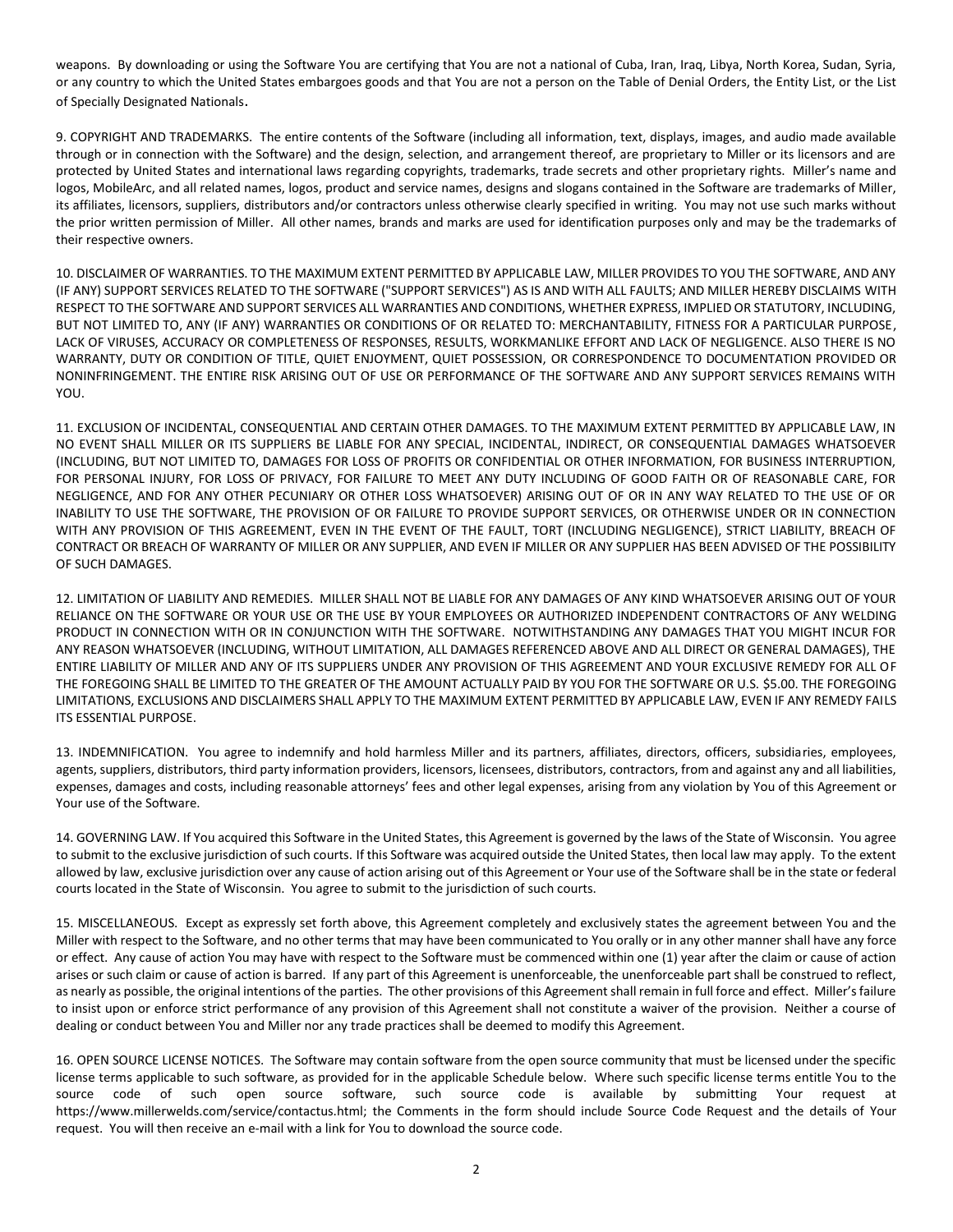17. SEVERABILITY; ENTIRE AGREEMENT.This Agreement constitutes the entire agreement between the parties, and supersedes all prior oral or written agreements or communications between the parties, with respect to the subject matter hereof. If any clause of this Agreement in any way contravenes the laws of the jurisdiction in which this Agreement is to be performed, such provisions shall be deemed to be deleted, and if any clause is declared by final adjudication to be illegal or contrary to public policy, it shall not affect the validity of any other clauses within this Agreement.

## **SCHEDULE 1**

The Software may contain Newtonsoft.Json open source software licensed under the MIT license, and the license terms below in this Schedule 1 (copied from the following website[: https://github.com/JamesNK/Newtonsoft.Json/blob/master/LICENSE.md\)](https://github.com/JamesNK/Newtonsoft.Json/blob/master/LICENSE.md) apply to that open source software.

The MIT License (MIT)

Copyright (c) 2007 James Newton-King

Permission is hereby granted, free of charge, to any person obtaining a copy of this software and associated documentation files (the "Software"), to deal in the Software without restriction, including without limitation the rights to use, copy, modify, merge, publish, distribute, sublicense, and/or sell copies of the Software, and to permit persons to whom the Software is furnished to do so, subject to the following conditions:

The above copyright notice and this permission notice shall be included in all copies or substantial portions of the Software.

THE SOFTWARE IS PROVIDED "AS IS", WITHOUT WARRANTY OF ANY KIND, EXPRESS OR IMPLIED, INCLUDING BUT NOT LIMITED TO THE WARRANTIES OF MERCHANTABILITY, FITNESS FOR A PARTICULAR PURPOSE AND NONINFRINGEMENT. IN NO EVENT SHALL THE AUTHORS OR COPYRIGHT HOLDERS BE LIABLE FOR ANY CLAIM, DAMAGES OR OTHER LIABILITY, WHETHER IN AN ACTION OF CONTRACT, TORT OR OTHERWISE, ARISING FROM, OUT OF OR IN CONNECTION WITH THE SOFTWARE OR THE USE OR OTHER DEALINGS IN THE SOFTWARE.

END OF SCHEDULE 1

# **SCHEDULE 2**

The Software may contain OpenCV open source software licensed under the Apache License Version 2.0, and the license terms below in this Schedule 2 (copied from the following website: [https://github.com/opencv/opencv/blob/master/LICENSE\)](https://github.com/opencv/opencv/blob/master/LICENSE) apply to that open source software.

License Agreement For Open Source Computer Vision Library (Apache License Version 2.0, January 2004)

3 1 2 Apache License 3 Version 2.0, January 2004 4 http://www.apache.org/licenses/ 5 6 TERMS AND CONDITIONS FOR USE, REPRODUCTION, AND DISTRIBUTION 7 8 1. Definitions. 9 10 "License" shall mean the terms and conditions for use, reproduction, 11 and distribution as defined by Sections 1 through 9 of this document. 12 13 "Licensor" shall mean the copyright owner or entity authorized by 14 the copyright owner that is granting the License. 15 16 "Legal Entity" shall mean the union of the acting entity and all 17 other entities that control, are controlled by, or are under common 18 control with that entity. For the purposes of this definition, 19 "control" means (i) the power, direct or indirect, to cause the 20 direction or management of such entity, whether by contract or 21 otherwise, or (ii) ownership of fifty percent (50%) or more of the 22 outstanding shares, or (iii) beneficial ownership of such entity. 23 24 "You" (or "Your") shall mean an individual or Legal Entity 25 exercising permissions granted by this License. 26 27 "Source" form shall mean the preferred form for making modifications, 28 including but not limited to software source code, documentation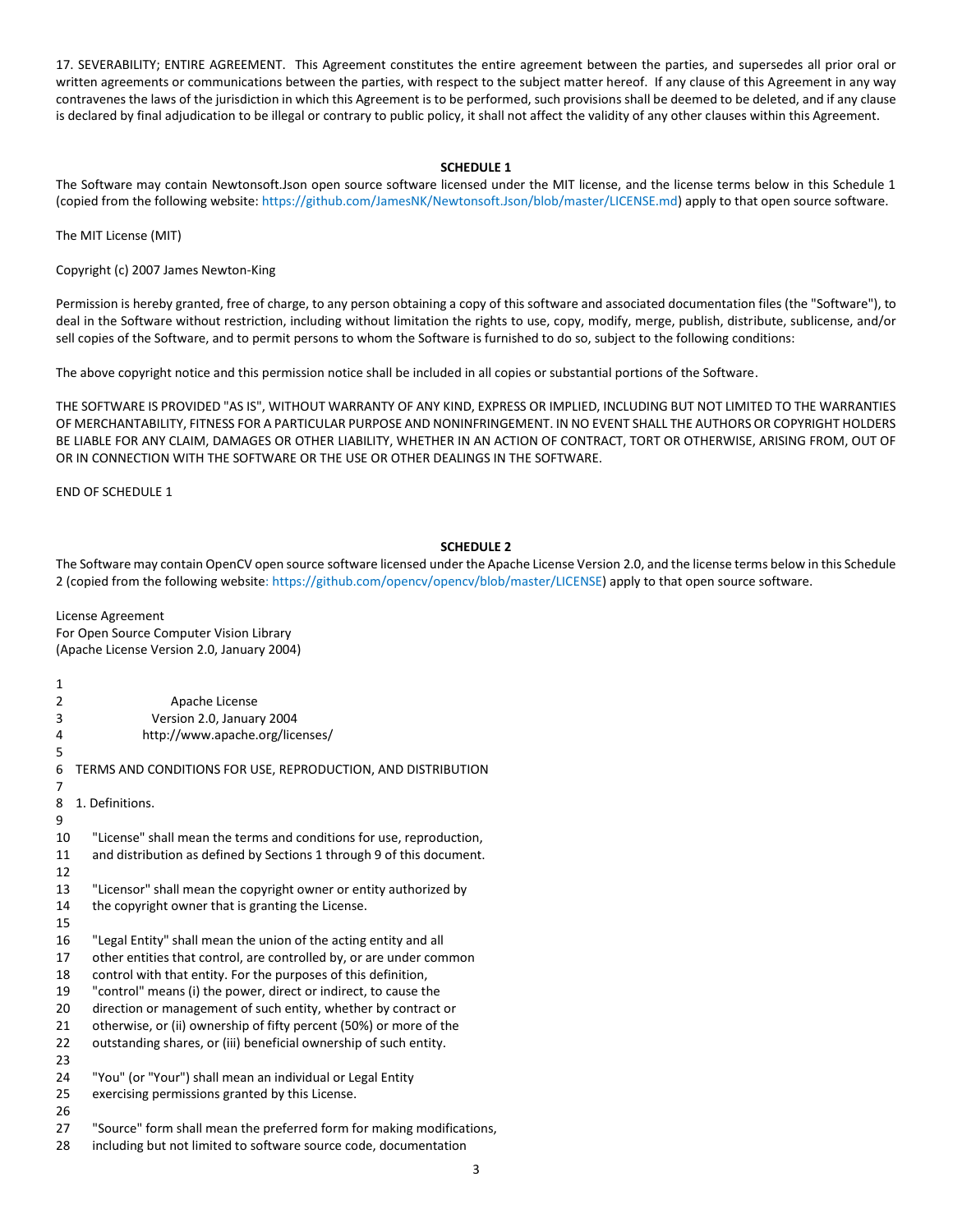29 source, and configuration files. 30 31 "Object" form shall mean any form resulting from mechanical 32 transformation or translation of a Source form, including but 33 not limited to compiled object code, generated documentation, 34 and conversions to other media types. 35 36 "Work" shall mean the work of authorship, whether in Source or 37 Object form, made available under the License, as indicated by a 38 copyright notice that is included in or attached to the work 39 (an example is provided in the Appendix below). 40 41 "Derivative Works" shall mean any work, whether in Source or Object 42 form, that is based on (or derived from) the Work and for which the 43 editorial revisions, annotations, elaborations, or other modifications 44 represent, as a whole, an original work of authorship. For the purposes 45 of this License, Derivative Works shall not include works that remain 46 separable from, or merely link (or bind by name) to the interfaces of, 47 the Work and Derivative Works thereof. 48 49 "Contribution" shall mean any work of authorship, including 50 the original version of the Work and any modifications or additions 51 to that Work or Derivative Works thereof, that is intentionally 52 submitted to Licensor for inclusion in the Work by the copyright owner 53 or by an individual or Legal Entity authorized to submit on behalf of 54 the copyright owner. For the purposes of this definition, "submitted" 55 means any form of electronic, verbal, or written communication sent 56 to the Licensor or its representatives, including but not limited to 57 communication on electronic mailing lists, source code control systems, 58 and issue tracking systems that are managed by, or on behalf of, the 59 Licensor for the purpose of discussing and improving the Work, but 60 excluding communication that is conspicuously marked or otherwise 61 designated in writing by the copyright owner as "Not a Contribution." 62 63 "Contributor" shall mean Licensor and any individual or Legal Entity 64 on behalf of whom a Contribution has been received by Licensor and 65 subsequently incorporated within the Work. 66 67 2. Grant of Copyright License. Subject to the terms and conditions of 68 this License, each Contributor hereby grants to You a perpetual, 69 worldwide, non-exclusive, no-charge, royalty-free, irrevocable 70 copyright license to reproduce, prepare Derivative Works of, 71 publicly display, publicly perform, sublicense, and distribute the 72 Work and such Derivative Works in Source or Object form. 73 74 3. Grant of Patent License. Subject to the terms and conditions of 75 this License, each Contributor hereby grants to You a perpetual, 76 worldwide, non-exclusive, no-charge, royalty-free, irrevocable 77 (except as stated in this section) patent license to make, have made, 78 use, offer to sell, sell, import, and otherwise transfer the Work, 79 where such license applies only to those patent claims licensable 80 by such Contributor that are necessarily infringed by their 81 Contribution(s) alone or by combination of their Contribution(s)<br>82 with the Work to which such Contribution(s) was submitted. If Y with the Work to which such Contribution(s) was submitted. If You 83 institute patent litigation against any entity (including a 84 cross-claim or counterclaim in a lawsuit) alleging that the Work 85 or a Contribution incorporated within the Work constitutes direct 86 or contributory patent infringement, then any patent licenses 87 granted to You under this License for that Work shall terminate 88 as of the date such litigation is filed. 89 90 4. Redistribution. You may reproduce and distribute copies of the 91 Work or Derivative Works thereof in any medium, with or without

92 modifications, and in Source or Object form, provided that You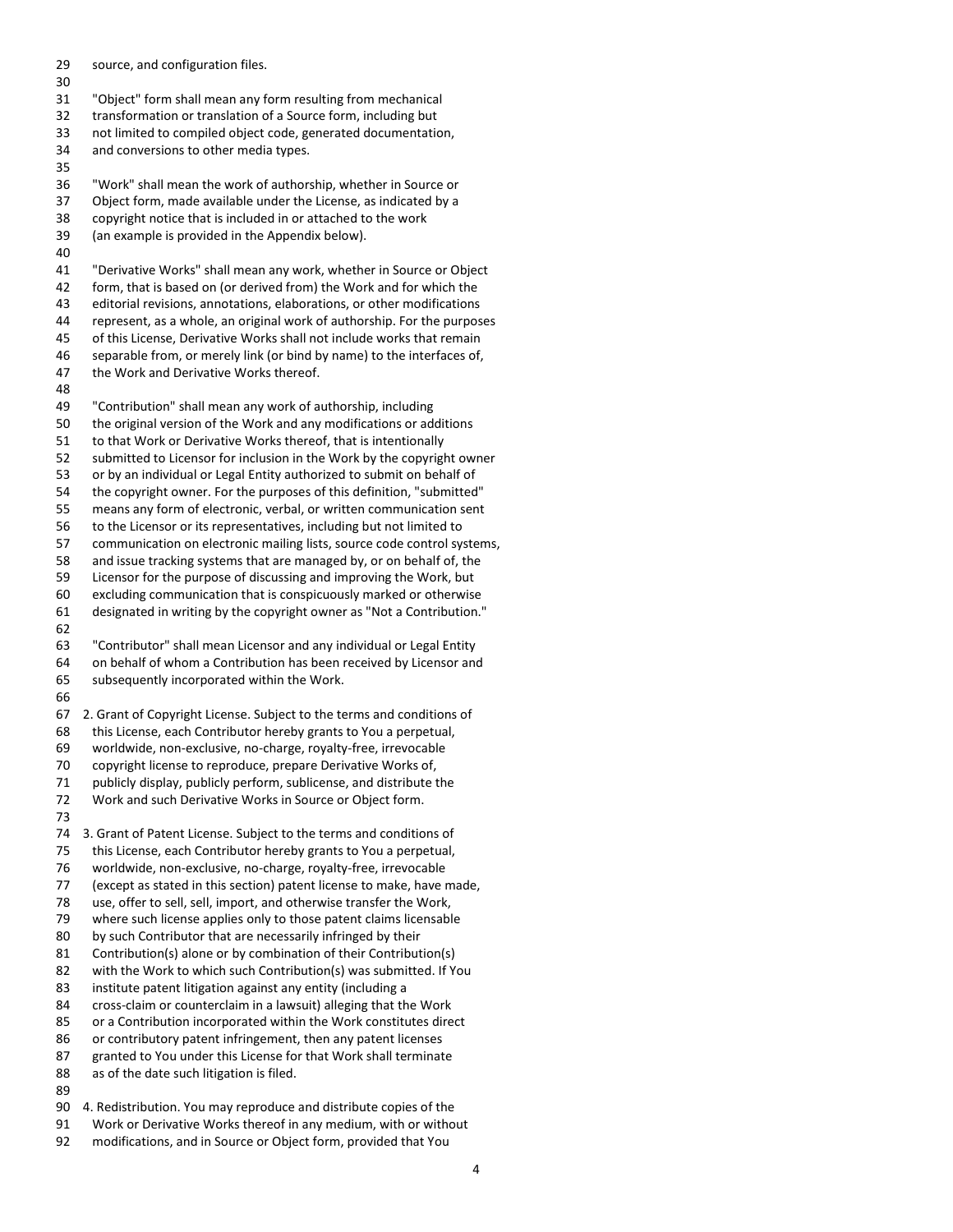93 meet the following conditions: 94 95 (a) You must give any other recipients of the Work or 96 Derivative Works a copy of this License; and 97 98 (b) You must cause any modified files to carry prominent notices 99 stating that You changed the files; and 100 101 (c) You must retain, in the Source form of any Derivative Works 102 that You distribute, all copyright, patent, trademark, and 103 attribution notices from the Source form of the Work, 104 excluding those notices that do not pertain to any part of 105 the Derivative Works; and 106 107 (d) If the Work includes a "NOTICE" text file as part of its 108 distribution, then any Derivative Works that You distribute must 109 include a readable copy of the attribution notices contained 110 within such NOTICE file, excluding those notices that do not 111 pertain to any part of the Derivative Works, in at least one 112 of the following places: within a NOTICE text file distributed 113 as part of the Derivative Works; within the Source form or 114 documentation, if provided along with the Derivative Works; or, 115 within a display generated by the Derivative Works, if and 116 wherever such third-party notices normally appear. The contents 117 of the NOTICE file are for informational purposes only and 118 do not modify the License. You may add Your own attribution 119 notices within Derivative Works that You distribute, alongside 120 or as an addendum to the NOTICE text from the Work, provided 121 that such additional attribution notices cannot be construed 122 as modifying the License. 123 124 You may add Your own copyright statement to Your modifications and 125 may provide additional or different license terms and conditions 126 for use, reproduction, or distribution of Your modifications, or 127 for any such Derivative Works as a whole, provided Your use, 128 reproduction, and distribution of the Work otherwise complies with 129 the conditions stated in this License. 130 131 5. Submission of Contributions. Unless You explicitly state otherwise, 132 any Contribution intentionally submitted for inclusion in the Work 133 by You to the Licensor shall be under the terms and conditions of 134 this License, without any additional terms or conditions. 135 Notwithstanding the above, nothing herein shall supersede or modify 136 the terms of any separate license agreement you may have executed 137 with Licensor regarding such Contributions. 138 139 6. Trademarks. This License does not grant permission to use the trade 140 names, trademarks, service marks, or product names of the Licensor, 141 except as required for reasonable and customary use in describing the 142 origin of the Work and reproducing the content of the NOTICE file. 143 144 7. Disclaimer of Warranty. Unless required by applicable law or 145 agreed to in writing, Licensor provides the Work (and each 146 Contributor provides its Contributions) on an "AS IS" BASIS, 147 WITHOUT WARRANTIES OR CONDITIONS OF ANY KIND, either express or 148 implied, including, without limitation, any warranties or conditions 149 of TITLE, NON-INFRINGEMENT, MERCHANTABILITY, or FITNESS FOR A 150 PARTICULAR PURPOSE. You are solely responsible for determining the 151 appropriateness of using or redistributing the Work and assume any 152 risks associated with Your exercise of permissions under this License. 153 154 8. Limitation of Liability. In no event and under no legal theory, 155 whether in tort (including negligence), contract, or otherwise, 156 unless required by applicable law (such as deliberate and grossly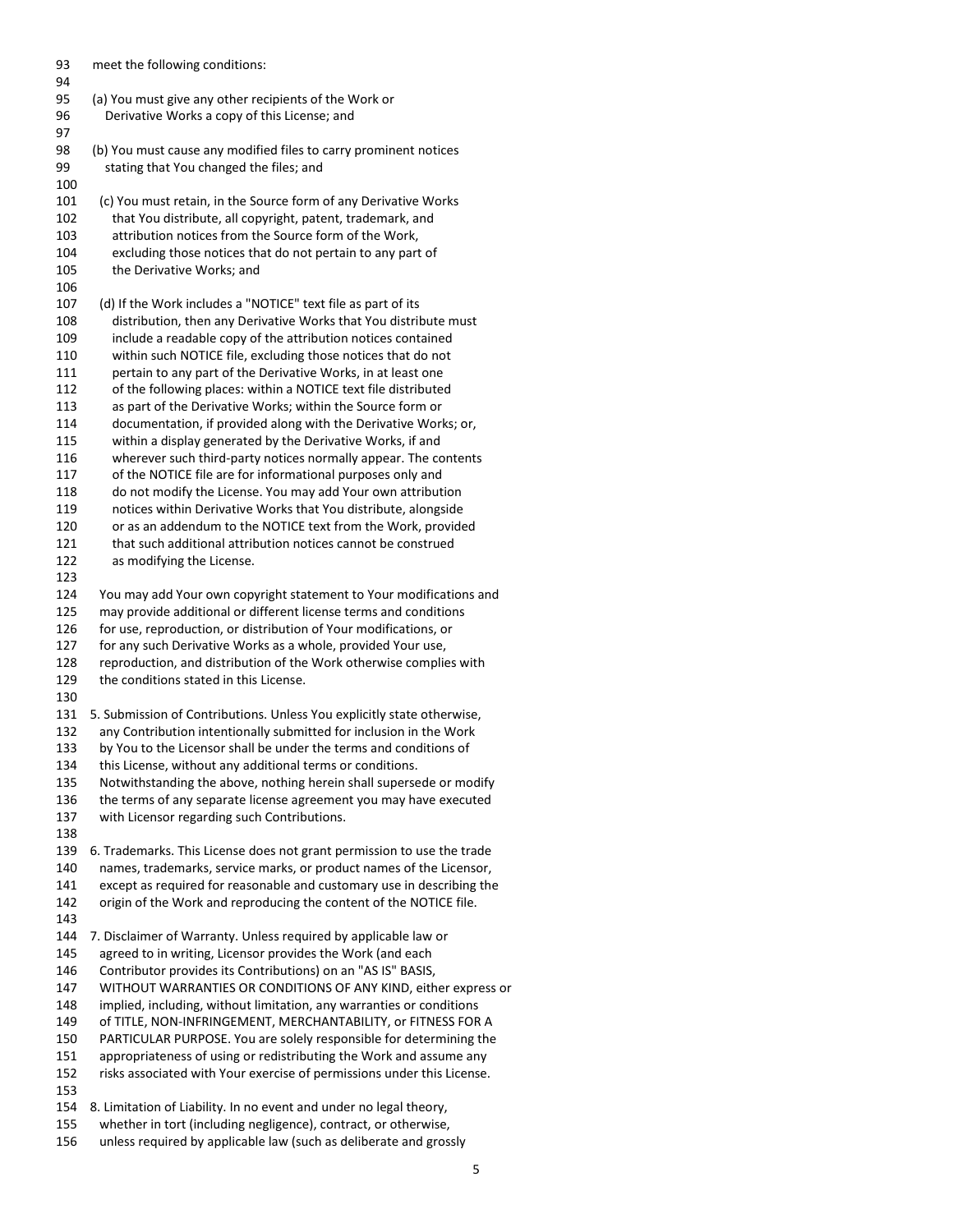157 negligent acts) or agreed to in writing, shall any Contributor be 158 liable to You for damages, including any direct, indirect, special, 159 incidental, or consequential damages of any character arising as a 160 result of this License or out of the use or inability to use the 161 Work (including but not limited to damages for loss of goodwill, 162 work stoppage, computer failure or malfunction, or any and all 163 other commercial damages or losses), even if such Contributor 164 has been advised of the possibility of such damages. 165 166 9. Accepting Warranty or Additional Liability. While redistributing 167 the Work or Derivative Works thereof, You may choose to offer, 168 and charge a fee for, acceptance of support, warranty, indemnity, 169 or other liability obligations and/or rights consistent with this 170 License. However, in accepting such obligations, You may act only 171 on Your own behalf and on Your sole responsibility, not on behalf 172 of any other Contributor, and only if You agree to indemnify, 173 defend, and hold each Contributor harmless for any liability 174 incurred by, or claims asserted against, such Contributor by reason 175 of your accepting any such warranty or additional liability. 176 177 END OF TERMS AND CONDITIONS 178 179 APPENDIX: How to apply the Apache License to your work. 180 181 To apply the Apache License to your work, attach the following 182 boilerplate notice, with the fields enclosed by brackets "[]" 183 replaced with your own identifying information. (Don't include 184 the brackets!) The text should be enclosed in the appropriate 185 comment syntax for the file format. We also recommend that a 186 file or class name and description of purpose be included on the 187 same "printed page" as the copyright notice for easier 188 identification within third-party archives. 189 190 Copyright [yyyy] [name of copyright owner] 191 192 Licensed under the Apache License, Version 2.0 (the "License"); 193 you may not use this file except in compliance with the License. 194 You may obtain a copy of the License at 195 196 http://www.apache.org/licenses/LICENSE-2.0 197 198 Unless required by applicable law or agreed to in writing, software

- 199 distributed under the License is distributed on an "AS IS" BASIS,
- 200 WITHOUT WARRANTIES OR CONDITIONS OF ANY KIND, either express or implied.
- 201 See the License for the specific language governing permissions and
- 202 limitations under the License.

END OF SCHEDULE 2

#### **SCHEDULE 3**

The Software may contain OpenCV open source software licensed under the 3-clause BSD license, and the license terms below in this Schedule 3 (copied from the following website**:** [https://github.com/opencv/opencv/blob/4.4.0/LICENSE\)](https://github.com/opencv/opencv/blob/4.4.0/LICENSE) apply to that open source software.

License Agreement For Open Source Computer Vision Library (3-clause BSD License)

- 1 By downloading, copying, installing or using the software you agree to this license.
- 2 If you do not agree to this license, do not download, install,
- 3 copy or use the software.
- 4 5
- 
- 6 License Agreement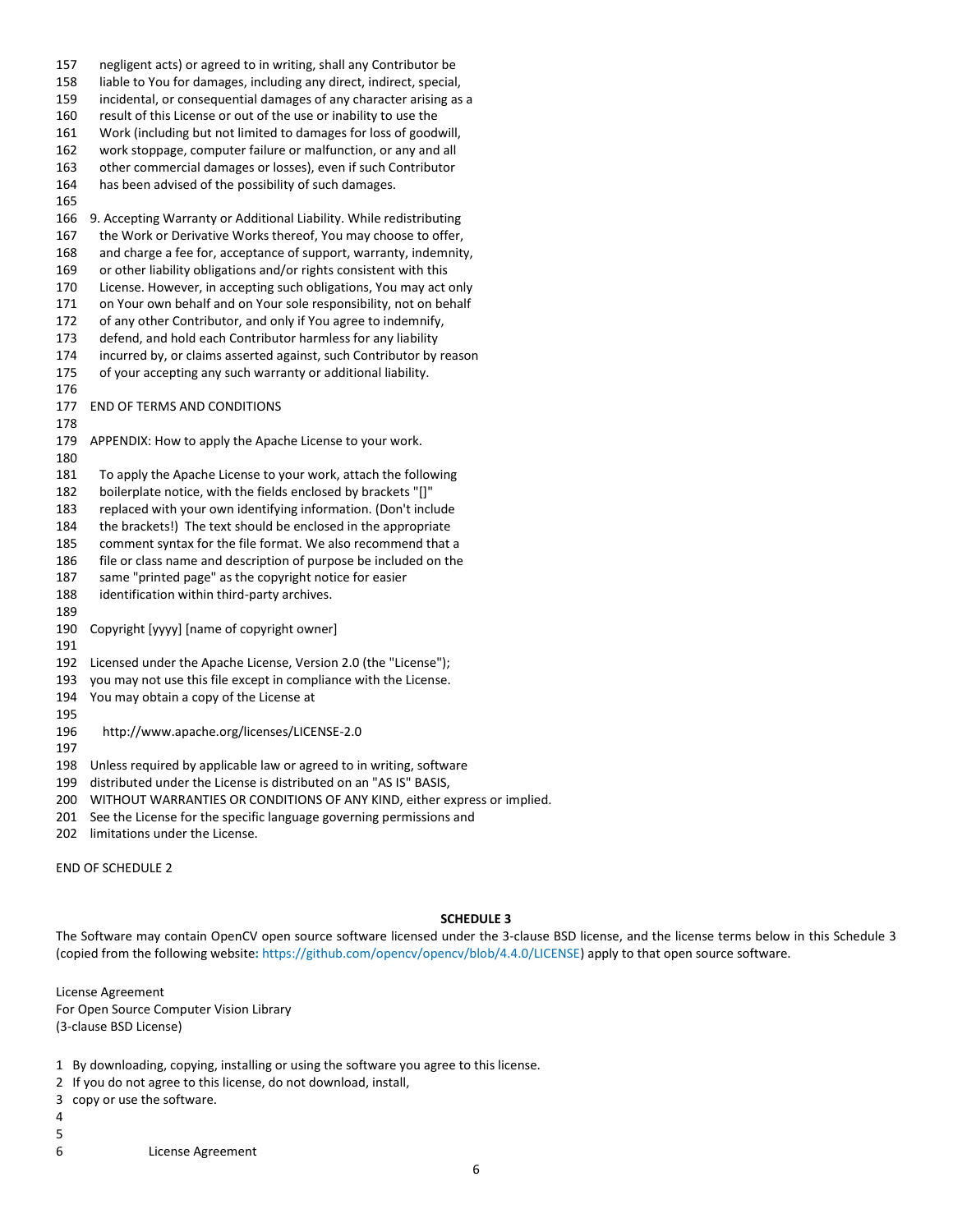# 7 For Open Source Computer Vision Library 8 (3-clause BSD License) 9 10 Copyright (C) 2000-2020, Intel Corporation, all rights reserved. 11 Copyright (C) 2009-2011, Willow Garage Inc., all rights reserved. 12 Copyright (C) 2009-2016, NVIDIA Corporation, all rights reserved. 13 Copyright (C) 2010-2013, Advanced Micro Devices, Inc., all rights reserved. 14 Copyright (C) 2015-2016, OpenCV Foundation, all rights reserved. 15 Copyright (C) 2015-2016, Itseez Inc., all rights reserved. 16 Copyright (C) 2019-2020, Xperience AI, all rights reserved. 17 Third party copyrights are property of their respective owners. 18 19 Redistribution and use in source and binary forms, with or without modification, 20 are permitted provided that the following conditions are met: 21 22 \* Redistributions of source code must retain the above copyright notice, 23 this list of conditions and the following disclaimer. 24 25 \* Redistributions in binary form must reproduce the above copyright notice, 26 this list of conditions and the following disclaimer in the documentation 27 and/or other materials provided with the distribution. 28 29 \* Neither the names of the copyright holders nor the names of the contributors 30 may be used to endorse or promote products derived from this software 31 without specific prior written permission. 32 33 This software is provided by the copyright holders and contributors "as is" and 34 any express or implied warranties, including, but not limited to, the implied 35 warranties of merchantability and fitness for a particular purpose are disclaimed. 36 In no event shall copyright holders or contributors be liable for any direct, 37 indirect, incidental, special, exemplary, or consequential damages 38 (including, but not limited to, procurement of substitute goods or services; 39 loss of use, data, or profits; or business interruption) however caused 40 and on any theory of liability, whether in contract, strict liability, 41 or tort (including negligence or otherwise) arising in any way out of 42 the use of this software, even if advised of the possibility of such damage. END OF SCHEDULE 3

# **SCHEDULE 4**

The Software may contain Boost open source software licensed under the below license, and the license terms below in this Schedule 4 (copied from the following website: [https://www.boost.org/users/license.html\)](https://www.boost.org/users/license.html) apply to that open source software.

Boost Software License - Version 1.0 - August 17th, 2003

Permission is hereby granted, free of charge, to any person or organization obtaining a copy of the software and accompanying documentation covered by this license (the "Software") to use, reproduce, display, distribute, execute, and transmit the Software, and to prepare derivative works of the Software, and to permit third-parties to whom the Software is furnished to do so, all subject to the following:

The copyright notices in the Software and this entire statement, including the above license grant, this restriction and the following disclaimer, must be included in all copies of the Software, in whole or in part, and all derivative works of the Software, unless such copies or derivative works are solely in the form of machine-executable object code generated by a source language processor.

THE SOFTWARE IS PROVIDED "AS IS", WITHOUT WARRANTY OF ANY KIND, EXPRESS OR IMPLIED, INCLUDING BUT NOT LIMITED TO THE WARRANTIES OF MERCHANTABILITY, FITNESS FOR A PARTICULAR PURPOSE, TITLE AND NON-INFRINGEMENT. IN NO EVENT SHALL THE COPYRIGHT HOLDERS OR ANYONE DISTRIBUTING THE SOFTWARE BE LIABLE FOR ANY DAMAGES OR OTHER LIABILITY, WHETHER IN CONTRACT, TORT OR OTHERWISE, ARISING FROM, OUT OF OR IN CONNECTION WITH THE SOFTWARE OR THE USE OR OTHER DEALINGS IN THE SOFTWARE.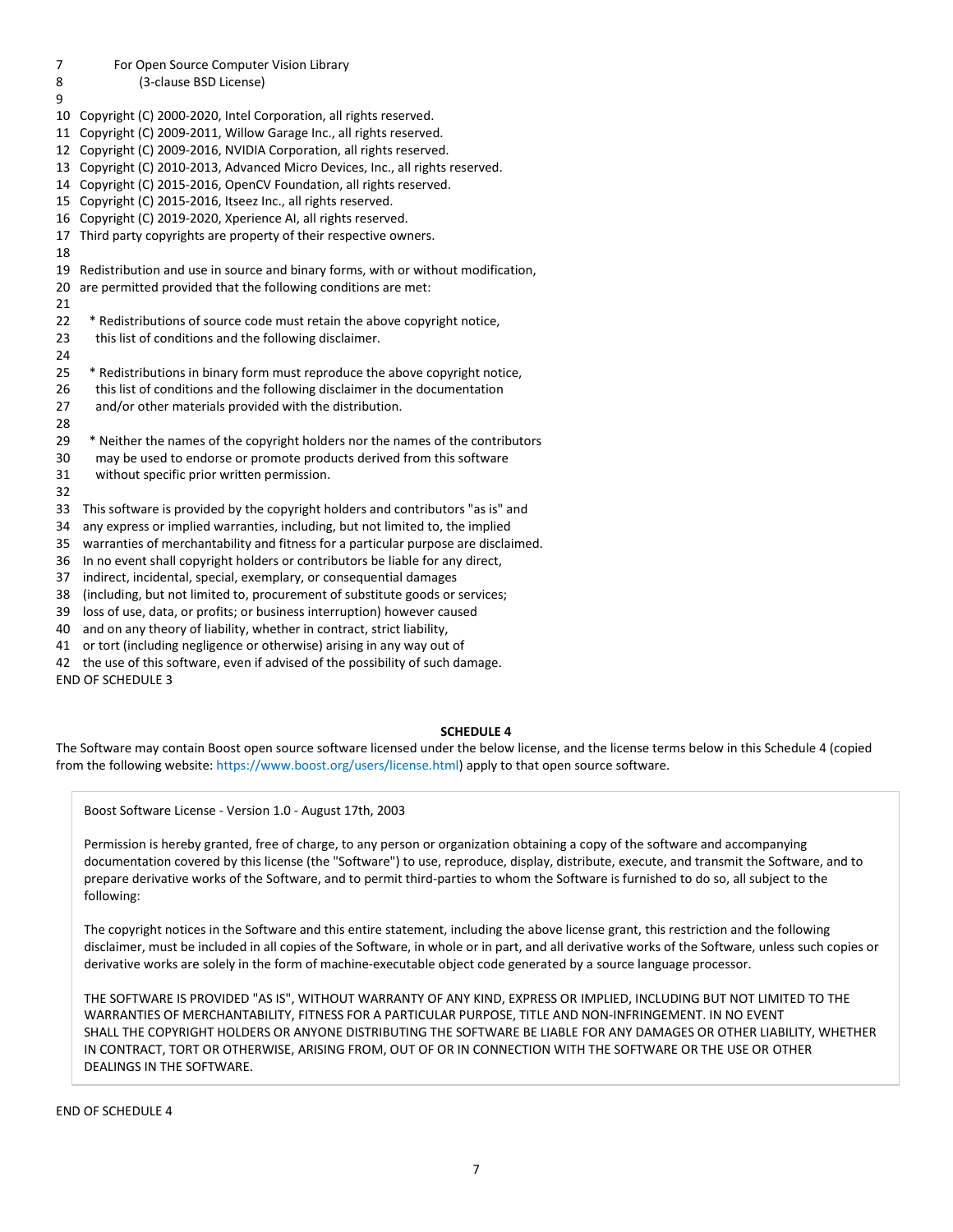# **SCHEDULE 5**

The Software may contain Android Software Development Kit (SDK) source software licensed under the Apache License Version 2.0, and the license terms below in this Schedule 5 (copied from the following website: [https://www.apache.org/licenses/LICENSE-2.0\)](https://www.apache.org/licenses/LICENSE-2.0) apply to that open source software.

## Apache License Version 2.0, January 2004 <http://www.apache.org/licenses/>

## TERMS AND CONDITIONS FOR USE, REPRODUCTION, AND DISTRIBUTION

1. Definitions.

"License" shall mean the terms and conditions for use, reproduction, and distribution as defined by Sections 1 through 9 of this document.

"Licensor" shall mean the copyright owner or entity authorized by the copyright owner that is granting the License.

"Legal Entity" shall mean the union of the acting entity and all other entities that control, are controlled by, or are under common control with that entity. For the purposes of this definition, "control" means (i) the power, direct or indirect, to cause the direction or management of such entity, whether by contract or otherwise, or (ii) ownership of fifty percent (50%) or more of the outstanding shares, or (iii) beneficial ownership of such entity.

"You" (or "Your") shall mean an individual or Legal Entity exercising permissions granted by this License.

"Source" form shall mean the preferred form for making modifications, including but not limited to software source code, documentation source, and configuration files.

"Object" form shall mean any form resulting from mechanical transformation or translation of a Source form, including but not limited to compiled object code, generated documentation, and conversions to other media types.

"Work" shall mean the work of authorship, whether in Source or Object form, made available under the License, as indicated by a copyright notice that is included in or attached to the work (an example is provided in the Appendix below).

"Derivative Works" shall mean any work, whether in Source or Object form, that is based on (or derived from) the Work and for which the editorial revisions, annotations, elaborations, or other modifications represent, as a whole, an original work of authorship. For the purposes of this License, Derivative Works shall not include works that remain separable from, or merely link (or bind by name) to the interfaces of, the Work and Derivative Works thereof.

"Contribution" shall mean any work of authorship, including the original version of the Work and any modifications or additions to that Work or Derivative Works thereof, that is intentionally submitted to Licensor for inclusion in the Work by the copyright owner or by an individual or Legal Entity authorized to submit on behalf of the copyright owner. For the purposes of this definition, "submitted" means any form of electronic, verbal, or written communication sent to the Licensor or its representatives, including but not limited to communication on electronic mailing lists, source code control systems, and issue tracking systems that are managed by, or on behalf of, the Licensor for the purpose of discussing and improving the Work, but excluding communication that is conspicuously marked or otherwise designated in writing by the copyright owner as "Not a Contribution."

"Contributor" shall mean Licensor and any individual or Legal Entity on behalf of whom a Contribution has been received by Licensor and subsequently incorporated within the Work.

2. Grant of Copyright License. Subject to the terms and conditions of this License, each Contributor hereby grants to You a perpetual, worldwide, non-exclusive, no-charge, royalty-free, irrevocable copyright license to reproduce, prepare Derivative Works of, publicly display, publicly perform, sublicense, and distribute the Work and such Derivative Works in Source or Object form.

3. Grant of Patent License. Subject to the terms and conditions of this License, each Contributor hereby grants to You a perpetual, worldwide, nonexclusive, no-charge, royalty-free, irrevocable (except as stated in this section) patent license to make, have made, use, offer to sell, sell, import, and otherwise transfer the Work, where such license applies only to those patent claims licensable by such Contributor that are necessarily infringed by their Contribution(s) alone or by combination of their Contribution(s) with the Work to which such Contribution(s) was submitted. If You institute patent litigation against any entity (including a cross-claim or counterclaim in a lawsuit) alleging that the Work or a Contribution incorporated within the Work constitutes direct or contributory patent infringement, then any patent licenses granted to You under this License for that Work shall terminate as of the date such litigation is filed.